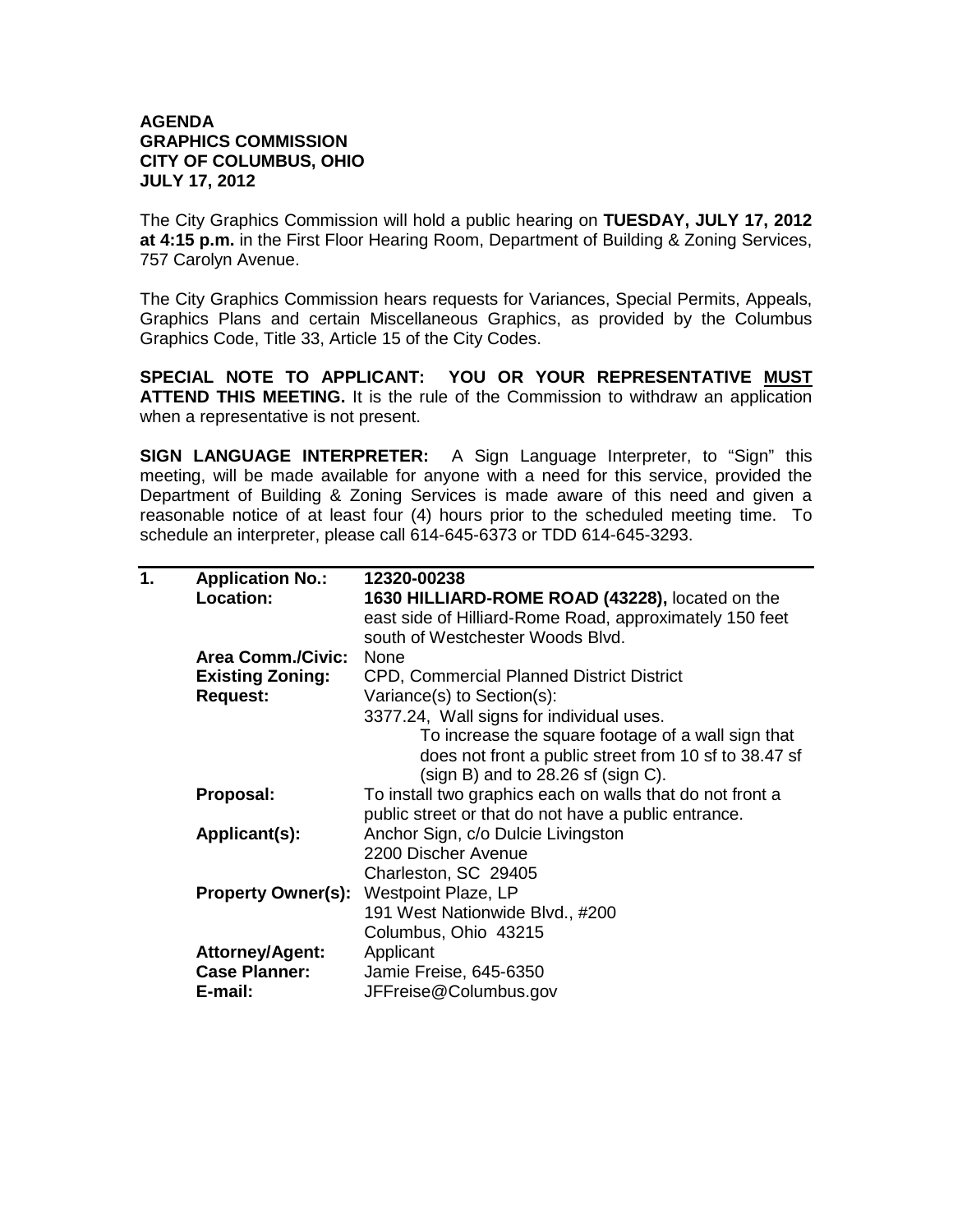| 2. | <b>Application No.:</b><br>Location:<br><b>Area Comm./Civic:</b><br><b>Existing Zoning:</b><br><b>Request:</b> | 12320-00239<br>1000 WEST BROAD STREET (43222), located at the<br>northeast corner of Rodgers Avenue and West Broad<br>Street.<br><b>Franklinton Area Commission</b><br>L-C-4, Limited Commercial District<br>Variance(s) to Section(s):<br>3372.606, Graphics.<br>To allow automatic changeable copy in an urban<br>commercial overlay.                                                                                                                                                                                                                                                                                                                                                                                                                                                                                                                                                                                                                                                                                                  |
|----|----------------------------------------------------------------------------------------------------------------|------------------------------------------------------------------------------------------------------------------------------------------------------------------------------------------------------------------------------------------------------------------------------------------------------------------------------------------------------------------------------------------------------------------------------------------------------------------------------------------------------------------------------------------------------------------------------------------------------------------------------------------------------------------------------------------------------------------------------------------------------------------------------------------------------------------------------------------------------------------------------------------------------------------------------------------------------------------------------------------------------------------------------------------|
|    | Proposal:<br>Applicant(s):                                                                                     | To convert a maunal copy gas price sign to automatic<br>changeable copy.<br>Allied Sign Co., Inc., c/o Stanley W. Young III                                                                                                                                                                                                                                                                                                                                                                                                                                                                                                                                                                                                                                                                                                                                                                                                                                                                                                              |
|    | <b>Property Owner(s):</b>                                                                                      | PO Box 07760, 818 Marion Road<br>Columbus, Ohio 43207<br>Sunshine Plus, Inc.                                                                                                                                                                                                                                                                                                                                                                                                                                                                                                                                                                                                                                                                                                                                                                                                                                                                                                                                                             |
|    | <b>Attorney/Agent:</b><br><b>Case Planner:</b><br>E-mail:                                                      | 4220 Orders Road<br>Grove City, Ohio 43123<br>Applicant<br>Jamie Freise, 645-6350<br>JFFreise@Columbus.gov                                                                                                                                                                                                                                                                                                                                                                                                                                                                                                                                                                                                                                                                                                                                                                                                                                                                                                                               |
| 3. | <b>Application No.:</b><br>Location:                                                                           | 12320-00243<br>5450 RENNER ROAD (43228), located on the north side<br>of Renner Rd., at the termini of St. James Lutheran Ln.<br>and of Rentra Dr.                                                                                                                                                                                                                                                                                                                                                                                                                                                                                                                                                                                                                                                                                                                                                                                                                                                                                       |
|    | <b>Area Comm./Civic:</b><br><b>Existing Zoning:</b><br><b>Request:</b>                                         | None<br>CPD, Commercial Planned District<br>Variance(s), Special Permit or Graphics Plan<br>3377.20, Permanent on-premises wall and window signs.<br>To increase the allowable graphic area of signs B,<br>C & D from 10 sq. ft. to 65 sq. ft.<br>3377.03, Permanent on-premises signs.<br>To allow the display of three wall signs that are not<br>directed to a public street.<br>3377.24, Wall signs for individual uses.<br>To allow the display of three wall signs on a wall<br>without a public entrance and which do not face a<br>public street and to allow a sign on each wall to<br>exceed 10 sq. ft. and be illuminated; to allow 65 sq.<br>ft. illuminated signs.<br>3377.10, Permanent on-premises ground signs.<br>To increase the allowable area and height of a<br>ground sign from a maximum of 85.8 sq. ft. and 20<br>ft. in height to 140 sq. ft. in area and 50 ft. in height<br>and to allow the display of side wall signs on the<br>east and west elevations of the building in addition<br>to the ground sign. |